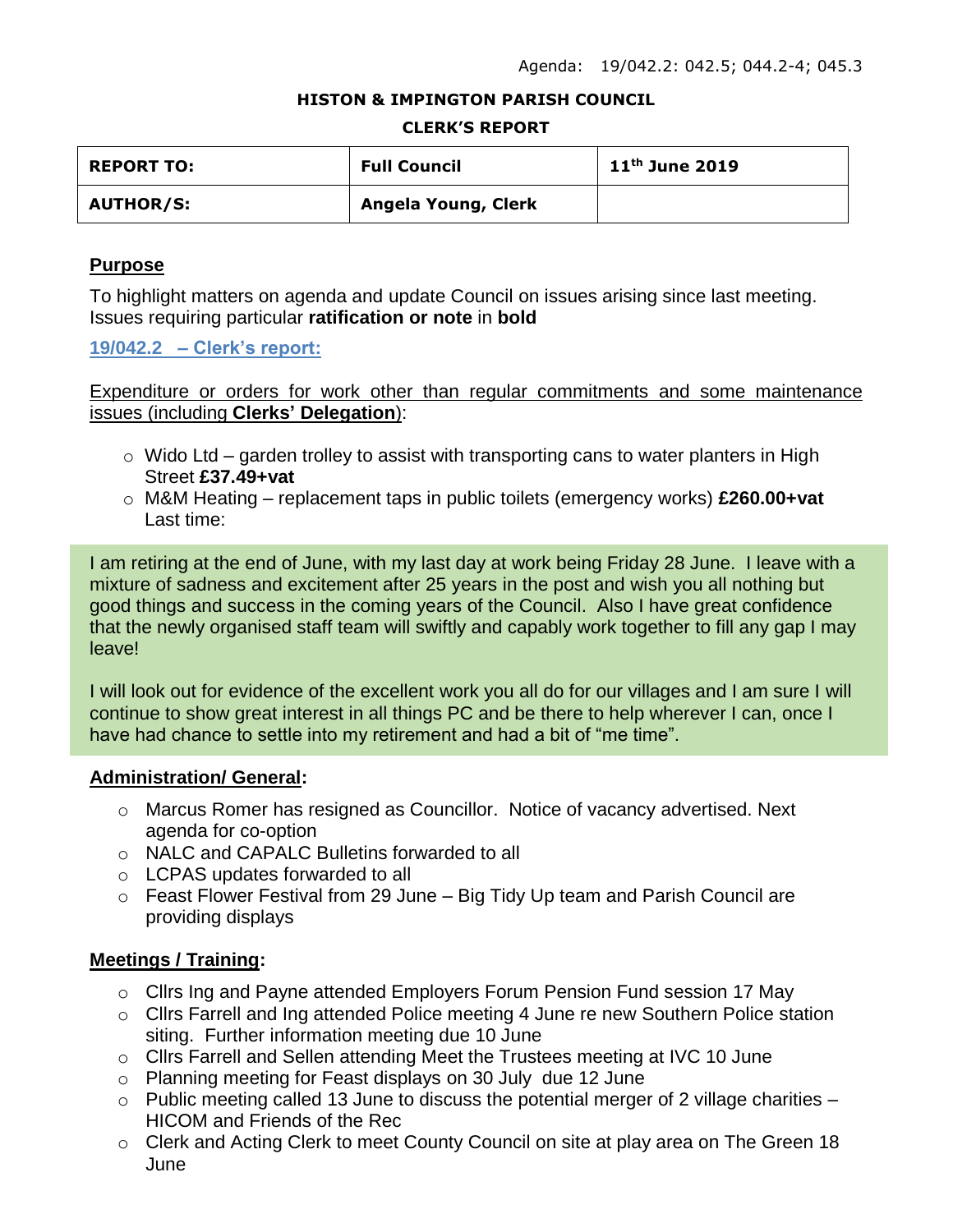o Environment Committee doing a cycle-about 20 and 25 June from 6pm – all others welcome to join

## **Staff matters and holiday/TOIL dates:**

- $\circ$  Office hours. The office is open Monday Thursday 9.30am 12.30pm and Tuesdays 2pm – 4pm. Other times are by appointment
- o Training: Acting Clerk attending Cemetery course 20 June; Cllrs Cahn and Farrell attending "Share the Vision, Shape the Future" conference 28 June

## **Annual Leave:**

AG: w/c 8 July OM: w/c 22 July

**Please let Clerk know your holiday dates** as this greatly aids arrangements in the Council diary

**19/042.5 – Employment update**

We have interviewed for both the Apprentice Business Administration post and the Committee Clerk/Information Officer post. An offer has been made and accepted for the Apprenticeship and we are in process of making an offer for the permanent role. It is anticipated that Amelia the apprentice will start 1 July, and we are aiming for the Committee Clerk to start 5 August.

Cllr Farrell assisted Chelsea and I with the interviewing process and we were all very impressed with the quality of applicants and suitability for our roles.

# **19/045.3 – Youth Club Half term update**

Week beginning 22 Apr – bank holiday 29 Apr – 24 6 May – bank holiday 13 May – 34 20 May – cancelled due to staff illness

There are 17 young people currently doing the babysitting course. Alan comments that the numbers are extremely healthy and exceed what they would normally expect for this time of year as there is normally a drop off in the summer. This is so much so they have had to put on an additional member of staff.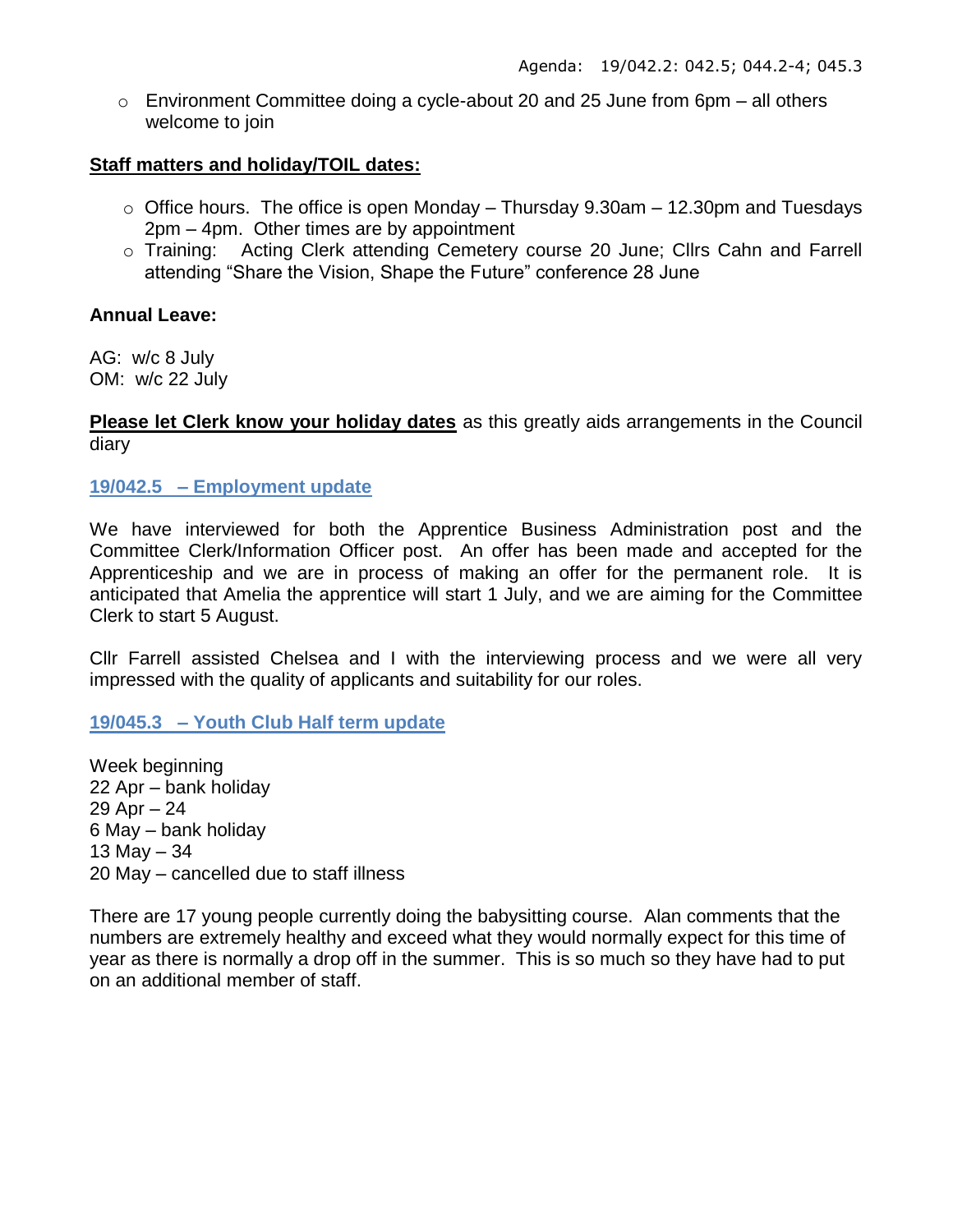### **HISTON & IMPINGTON PARISH COUNCIL**

#### **FINANCE REPORT**

| <b>REPORT TO:</b> | <b>Full Council AGM</b>               | <b>11 June 2019</b> |
|-------------------|---------------------------------------|---------------------|
| <b>AUTHOR/S:</b>  | Lynda Marsh, Office<br><b>Manager</b> |                     |

## **Purpose**

To list accounts paid by delegated approval, and payment of outstanding accounts

o Accounts paid by delegated approval – to note only:

| <b>Expenses paid by DDR</b> |                                  |            |       |               |                      |
|-----------------------------|----------------------------------|------------|-------|---------------|----------------------|
| Beneficiary                 | Description                      | <b>Net</b> | Vat   | <b>IGross</b> | <b>Cost Centre</b>   |
| Barclaycard                 | Pitch Maintenance - tape, stakes | 52.99      | 10.59 |               | 240.20 Recreation    |
| Sharp - Copy IT             | Copier reading                   | 64.49      | 12.90 |               | 77.39 Administration |
| <b>Onecom</b>               | Telephone and broadband - March  | 75.71      | 15.14 |               | 90.85 Administration |
| London Fuel Ltd             | Unleaded fuel                    | 42.22      | 8.44  |               | 50.66 Recreation     |
| Total                       |                                  | 235.41     | 47.07 | 459.10        |                      |

| <b>Retrospective Accounts Paid by Cheque</b> |                                                                               |                 |                                     |             |
|----------------------------------------------|-------------------------------------------------------------------------------|-----------------|-------------------------------------|-------------|
| <b>Beneficiary</b>                           | Description                                                                   | <b>Net</b>      | VatiGross                           | Cost Centre |
| I See Solutions                              | Supply & install pillar to supply power to<br>cricket score box and MUGA area |                 | 2,719.57 543.91 3,263.48 Recreation |             |
| <b>Total</b>                                 |                                                                               | 2,719.57 543.91 | 3.263.48                            |             |

|                                        | <b>Accounts for Approval</b>                                         |                 |               |       |                                                      |
|----------------------------------------|----------------------------------------------------------------------|-----------------|---------------|-------|------------------------------------------------------|
| <b>Expenses paid by</b><br><b>BACS</b> | Description                                                          | <b>Net</b>      | Vat           | Gross | Cost Centre                                          |
| C J Foster                             | Expenses - BTU, mileage claim                                        | 27.55           |               |       | 27.55 Environment                                    |
| Roger Hovells                          | Office cleaning                                                      | 30.00           |               |       | 30.00 Administration                                 |
| <b>CBS Office</b><br>Solutions         | Stationery                                                           | 25.60           | 5.12          |       | 30.72 Administration                                 |
| <b>CAPALC</b>                          | Cemetery training course (CMO)                                       | 120.00          |               |       | 120.00 Administration                                |
|                                        | Cromwell Fire Ltd Annual fire extinguisher services                  | 159.13          | 31.81         |       | 190.94 Recreation,<br>Environment,<br>Administration |
| <b>SF</b> Services                     | <b>Orchard Road Community Garden - materials</b><br>for notice board | 215.00          |               |       | 215.00 Environment                                   |
| <b>ESPO</b>                            | Litter picking equipment, cleaning products                          | 252.50          | 50.50         |       | 303.00 Environment,<br>Recreation                    |
|                                        | M&M Heating Ltd Replacement taps in public toilets<br>(emergency)    | 260.00          | 52.00         |       | 312.00 Recreation                                    |
| L M Dewar<br><b>Cleaning Services</b>  | Pavilion - May                                                       | 392.75          |               |       | 392.75 Recreation                                    |
|                                        | P A Collacott & Co PAT and emergency lighting tests and repairs      |                 | 639.79 127.96 |       | 767.75 Recreation,<br>Administration                 |
| <b>MLP Traffic Ltd</b>                 | Feast road closure                                                   | 1,025.85 205.17 |               |       | 1,231.02 Community<br>Support                        |